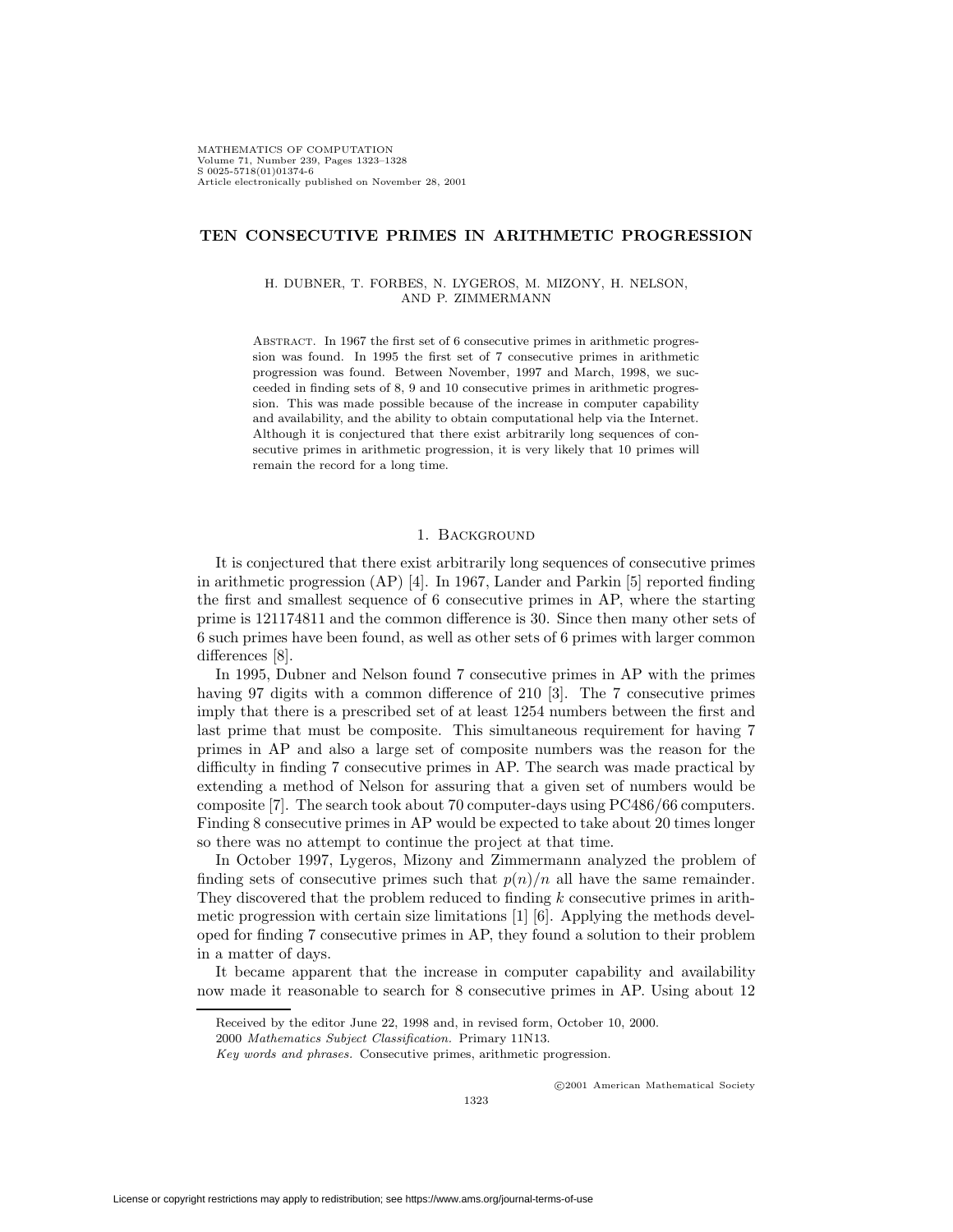#### 1324 H. DUBNER ET AL.

computers available to the authors, 8 primes were found on November 3, 1997 after ten days which was about the expected search time.

A search for 9 primes could take an average of 6000 computer-days (Pentium/166 equivalent). We posted notices on several newsgroups and forums on the Internet and soon had about 100 helpers using about 200 computers and found 9 consecutive primes in AP on January 15, 1998.

We estimated that the expected search time for finding 10 primes would be 300 computer-years. Although this is quite a large amount of computer time the search was considered feasible since there are groups on the Internet which can have several thousand computers work on a problem simultaneously.

### 2. Density of consecutive primes

In this section we present a heuristic analysis of the problem leading to the strategy used in the search, and in particular the choice of  $N_m$  given by (2.5). Throughout we assume statistical independence. Although this is not strictly correct, it is adequate for our purpose. Much of what follows appeared in the 7-prime paper [3], but we include it here for the convenience of the reader.

The approximate probability of finding  $k$  primes near a number  $N$  is

<span id="page-1-0"></span>(2.1) 
$$
P(k) \approx \left(\frac{1}{\log N}\right)^k.
$$

The common difference for k primes in AP must include as factors all the primes less than or equal to  $k$ . For the minimum common differences  $d$ , the minimum number,  $r$ , of required composites is,

(2.2) 
$$
r = (k - 1) \cdot (d - 1), \begin{cases} d = 30 & \text{for } k = 5, 6, \\ d = 210 & \text{for } k = 7, 8, 9, 10, \\ d = 2310 & \text{for } k = 11, 12, \\ d = 30030 & \text{for } k = 13, 14, 15, 16, \end{cases}
$$

and the approximate probability of finding r composites near  $N$  is

<span id="page-1-1"></span>(2.3) 
$$
C(k) \approx \left(1 - \frac{1}{\log N}\right)^r.
$$

Thus, for a random search near N, the approximate probability of finding  $k$ consecutive primes in AP is the product of equations [\(2.1\)](#page-1-0) and [\(2.3\)](#page-1-1),

(2.4) 
$$
Q(k) \approx \left(\frac{1}{\log N}\right)^k \cdot \left(1 - \frac{1}{\log N}\right)^r.
$$

For each k we can calculate the value of N that optimizes the probability  $Q(k)$ ,

$$
(2.5) \t\t \t\t \log N_m = 1 + \frac{r}{k}.
$$

Near such an  $N_m$  is where the density of k consecutive primes in AP should be at a maximum. Table 1 summarizes these results up to  $k = 13$ .

The product of  $Q(k)$  and  $N_m$  gives the expected number of k sets in the range  $N_m$  to  $2N_m$ . For  $k = 7$  this product is about  $10^{59}$ , and for  $k = 13$  this product is about  $10^{11976}$ . This product grows faster than exponentially as k increases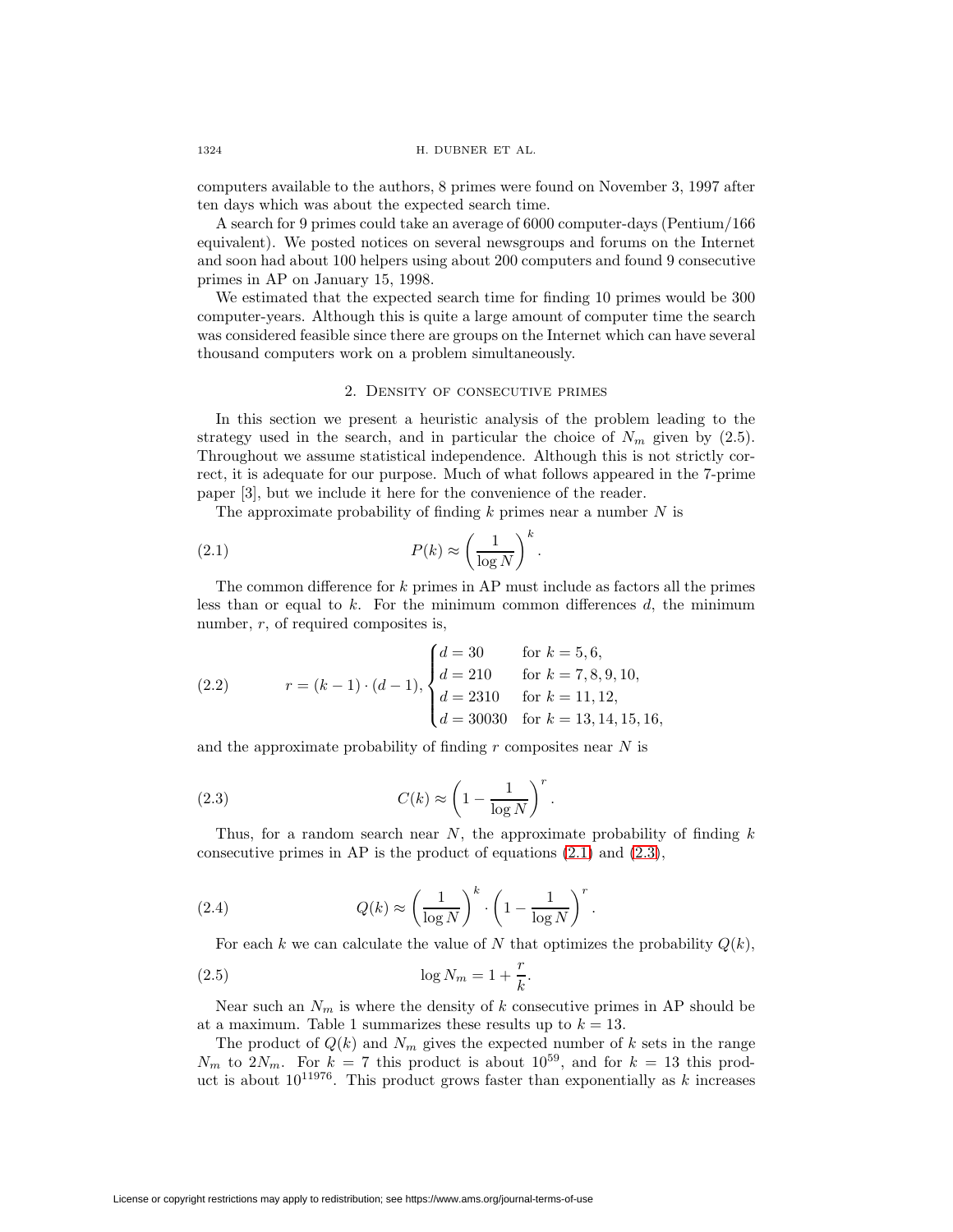| number of   | number     | digits  | approximate probabilities |               |                |
|-------------|------------|---------|---------------------------|---------------|----------------|
| consecutive | of         | for max |                           |               |                |
| primes      | composites | density | primes                    | composite     | both           |
| 5           | 116        | 11      | $9 * 10^{-8}$             | $9 * 10^{-3}$ | $9 * 10^{-10}$ |
| 6           | 145        | 11      | $4 * 10^{-9}$             | $3 * 10^{-3}$ | $9 * 10^{-11}$ |
|             | 1254       | 78      | $1 * 10^{-16}$            | $1 * 10^{-3}$ | $2 * 10^{-19}$ |
| 8           | 1463       | 80      | $8 * 10^{-19}$            | $3 * 10^{-4}$ | $3 * 10^{-22}$ |
| 9           | 1672       | 81      | $4 * 10^{-21}$            | $1 * 10^{-4}$ | $5 * 10^{-25}$ |
| 10          | 1881       | 82      | $2 * 10^{-23}$            | $4 * 10^{-5}$ | $8 * 10^{-28}$ |
| 11          | 23090      | 910     | $5 * 10^{-37}$            | $1 * 10^{-5}$ | $5 * 10^{-42}$ |
| 12          | 25399      | 920     | $1 * 10^{-40}$            | $6 * 10^{-6}$ | $7 * 10^{-47}$ |
| 13          | 360348     | 12040   | $2 * 10^{-58}$            | $2 * 10^{-6}$ | $4 * 10^{-64}$ |

Table 1. Density of Consecutive Primes in Arithmetic Progression

which heuristically lends support to the conjecture that there are arbitrarily long sequences of consecutive primes in AP.

#### 3. Search time

The method for finding 10 consecutive primes in AP is the same as that described in the 7-prime paper. 10 primes in AP with a common difference of 210 must be found simultaneously with a prescribed set of 1881 composite numbers between the first and last prime. Let

(3.1) 
$$
y_n = x + m \cdot n, \qquad n = 0, 1, 2, 3, ...
$$
 where  
\n $m = \prod_{i=1}^{j} p_i, \qquad p_i = i$ -th prime.

The value of x is determined by solving a system of j congruences which guarantees that most of the intermediate numbers are composite. Each  $y_n$  is a potentially good starting point for finding k consecutive primes in AP. The search is speeded up considerably by using appropriate sieving methods on n.

From the 7-prime paper we can compute the expected number,  $n_t$ , of n's that must be tested in order to find a k prime solution.

(3.2) 
$$
\frac{1}{n_t} \approx \left(\frac{\log p_j}{.562 \cdot \log N}\right)^k \cdot \left(1 - \frac{\log p_j}{.562 \cdot \log N}\right)^s, \text{ where}
$$

 $k =$  number of primes in AP,

s = number of remaining undetermined "composites."

Table 2 shows the expected search times for  $8, 9$  and 10 primes where  $N$  is about 93 digits, corresponding to  $j = 44$  with  $p_{44} = 193$ . The times are somewhat better than the original estimates since there were continuing software improvements. The test rate per hour is, of course, very machine dependent. We show the rates for a Pentium/166 since this appeared to represent the average computer that was used. We assume that the computer was running the latest version of the software. Almost all the computers used had test rates between half and twice the rates shown.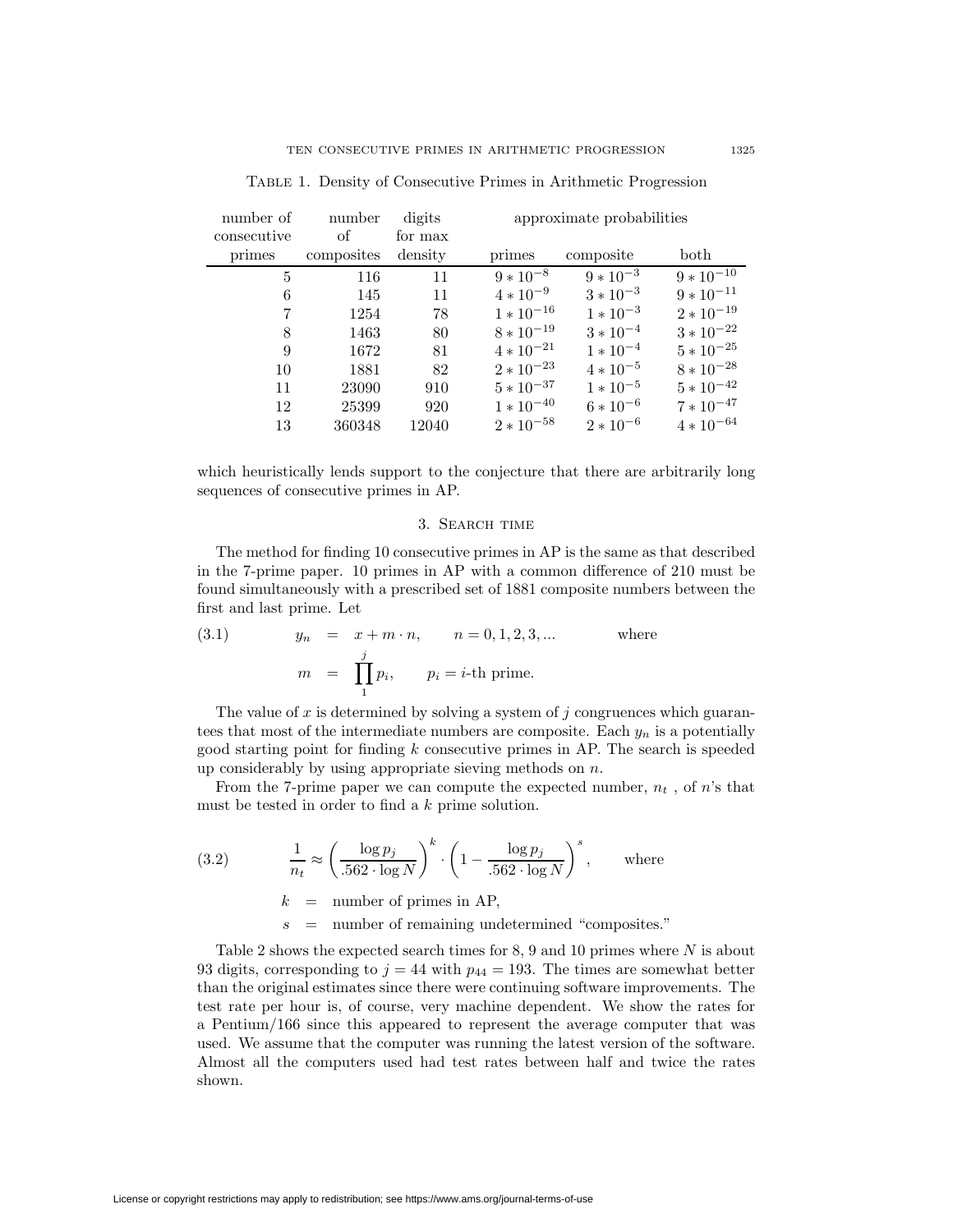| TABLE 2. Estimated Search times for Consecutive Primes in AP (Pentium/166) |  |
|----------------------------------------------------------------------------|--|
|----------------------------------------------------------------------------|--|

| primes   | remaining  | $n$ 's to be     | test rate     | expected       |
|----------|------------|------------------|---------------|----------------|
| in AP    | composites | tested           | per hour      | test time      |
| $\kappa$ | S          | $n_{t}$          |               | computer-years |
|          | 66         | $1.3 * 10^{12}$  | $500 * 10^6$  | 0.29           |
| 9        | 85         | $67 * 10^{12}$   | $1200 * 10^6$ | 6.40           |
| 10       | 100        | $3000 * 10^{12}$ | $1800 * 10^6$ | 190.           |

## 4. RESULTS

Two different programs were used to search for both 9 and 10 primes: the first was written in C and assembler to run on IBM compatible PC's under Windows; the second was based on the GMP library and runs on Unix work stations and PC's under Linux. Our original estimate for the expected search time to find 9 primes was 6000 computer-days. We recruited about 100 helpers using about 200 computers. After about two months, on January 15, 1998, 9 consecutive primes in AP were found after using about twice the total CPU time that was expected.

We estimated that the expected search time for finding 10 consecutive primes in AP was 300 computer-years. Despite the magnitude of the required computer time, the project was considered feasible since there are groups on the Internet that can access and monitor several thousands of computers automatically. We contacted one such organization to arrange such an approach. In preparation, we finalized the 10-prime programs and asked the 9-prime helpers to assist in some preliminary testing. Completely unexpectedly, on March 2, 1998, 10 consecutive primes in AP were found during the test phase after only 3% of the estimated total CPU time was used.

The 8-, 9- and 10-prime solutions are shown in Table 3. The probable primes were verified by using the APRT-CLE program in UBASIC, and just to be sure, they were certified again by the ECPP program of François Morain. All of these solutions fulfill the size requirements that suggested the restarting of this project. We also found an additional solution for 9 primes, 28 additional solutions for 8 primes and hundreds of solutions for 7 primes.

## 5. Future work

Table 1 shows that if 11 consecutive primes in AP were found, the size of the primes would be about 900 digits with a prescribed set of 23,090 composite numbers. The search would take at least  $10^{12}$  times longer than the search for 10-primes. It appears that the 10-prime record will stand for a long time. Of course, there is always hope that new theory will be developed which would make an 11-prime search feasible.

Extending this work for less than 11 primes could involve increasing the common difference, or increasing or decreasing the size of the primes. A particularly challenging problem that may be possible to solve with existing technology is to find the smallest 7 consecutive primes in AP. The smallest such set that is known consists of 37 digit primes and the solution is shown in Table 3. The largest such primes have 188 digits each.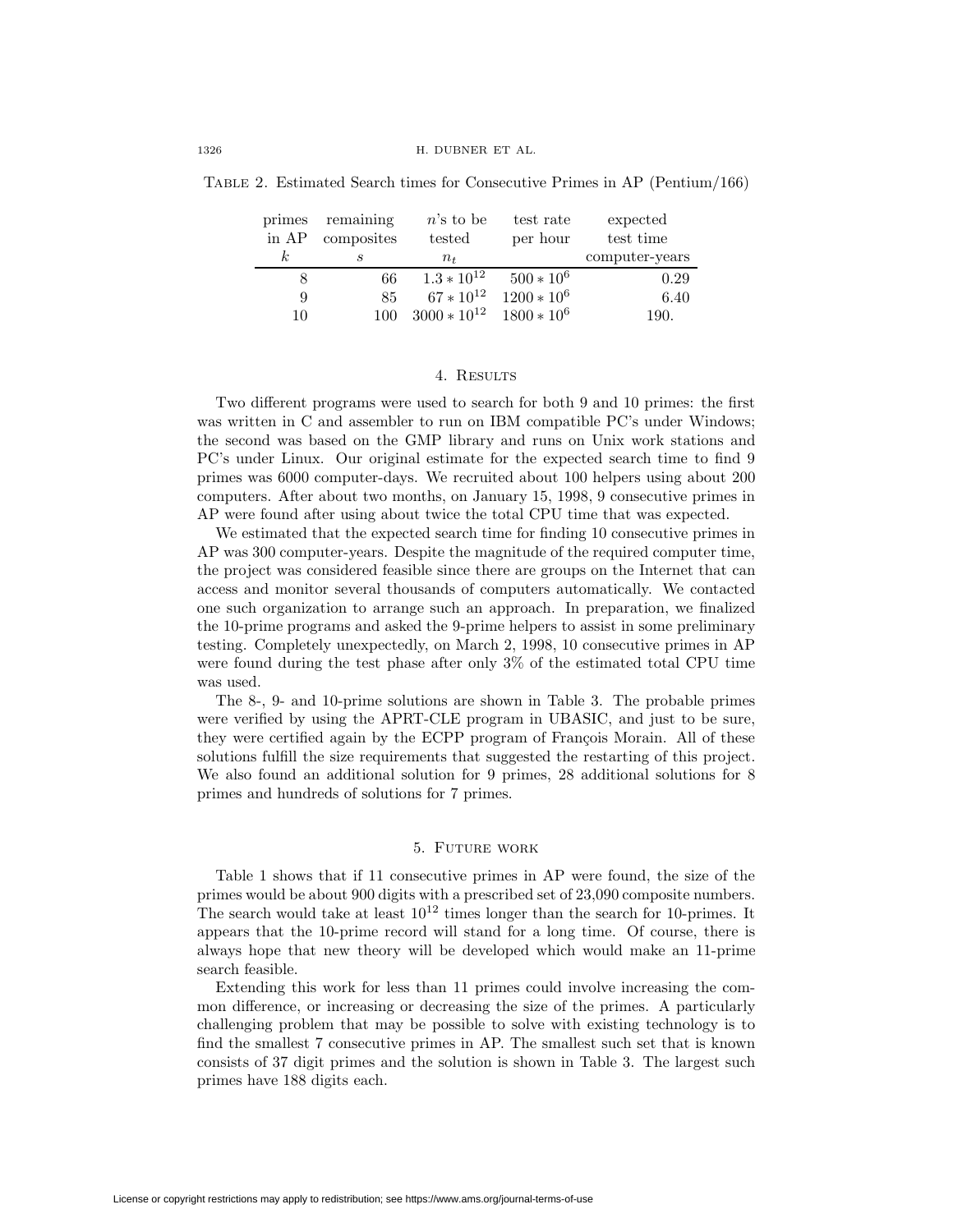Table 3. Consecutive Primes in Arithmetic Progression

| $P_1 = \text{first prime} = x + m * n$<br>Common difference $= 210$ |            |
|---------------------------------------------------------------------|------------|
| For 8 primes:                                                       |            |
| $m = 193 \# =$ product of primes up to 193                          |            |
| $x = 191319589789918126908578516774396766834509691048718$           |            |
| 767292658692385206295221291                                         |            |
| $n = 220162401748731$                                               |            |
| $P_1 = 43804034644029893325717710709965599930101479007432$          |            |
| 825862362446333961919524977985103251510661,                         | 92 digits. |
|                                                                     |            |
| For 9 primes:                                                       |            |
| $m = 193\#,$ the product of primes up to 193                        |            |
| $x = 624014161100730762246588902542618517707446814012094$           |            |
| 4390087327315890659848721                                           |            |
| $n = 500996388736659$                                               |            |
| $P_1 = 99679432066701086484490653695853561638982364080991$          |            |
| 618395774048585529071475461114799677694651,                         | 92 digits. |
| For 10 primes:                                                      |            |
| $m = 193\#,$ the product of primes up to 193                        |            |
| $x = 545382416838875826681897035901106590578659347646048$           |            |
| 73840781923513421103495579                                          |            |
| $n = 507618446770482$                                               |            |
| $P_1 = 10099697246971424763778665558796984032950932468919$          |            |
| 0041803603417758904341703348882159067229719,                        | 93 digits. |
| For smallest known 7 primes:                                        |            |
| $m = 61\#$ , the product of primes up to 61                         |            |
| $m = 117288381359406970983270$                                      |            |
| $x = 60692460866987754653311$                                       |            |
| $n = 10361161287914$                                                |            |
| $P_1 = 1215243836463242214053154407901852091,$                      | 37 digits. |

## Acknowledgments

We would like to thank Torbjörn Granlund for making available the free, portable and efficient GMP library on which the Unix search program was based, and also for suggesting many improvements in that program. We also wish to congratulate Manfred Toplic of Klagenfort, Austria for finding both the 9-prime and 10-prime solutions.

### **REFERENCES**

- 1. M. Balazard & A. Vavoda, Division euclidienne, Pour la Science 239, septembre 1997.
- 2. H. Dubner, The Size of Prime Factorials, J. Recreational Math. 19(1), 1987, pp. 743-749.
- 3. H. Dubner & H. Nelson, Seven Consecutive Primes in Arithmetic Progression, Math. Comp. 66, (1997), pp. 1743-1749. MR **98a:**[11122](http://www.ams.org/mathscinet-getitem?mr=98a:11122)